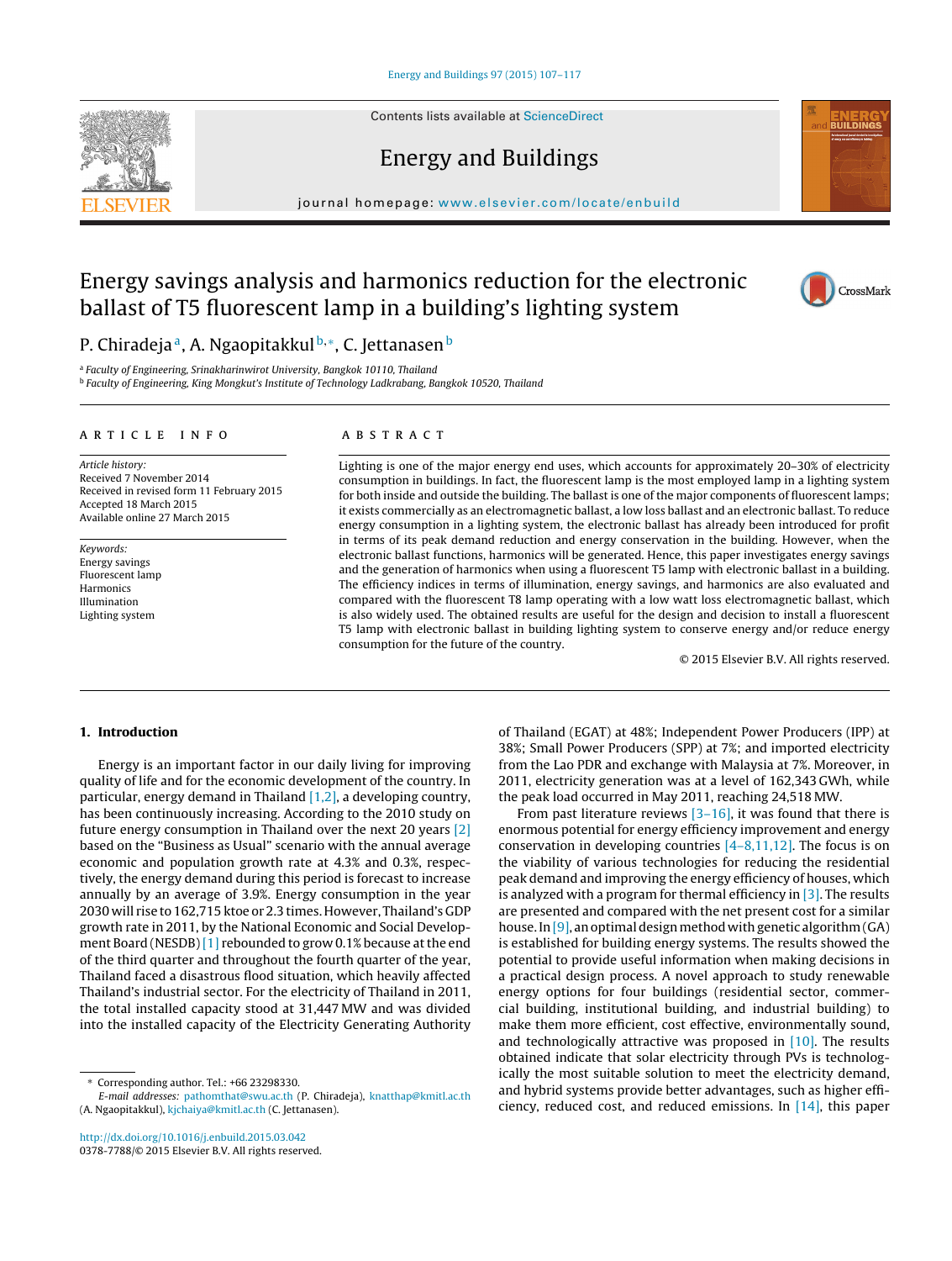proposes techniques to enable the correct energy use in buildings and achieve a better use of energy without time-consuming tasks dealing with sampling and inexpensive management actions in existing buildings. The building-integrated photovoltaic (BIPV) design and implementation was applied in  $[16]$ . Energy management is performed by considering grid time-of-use tariffs, grid access limits, storage capacity, load and PV power shedding. The result showed that, based on experiment, the BIPV with energy management is easy to implement and gives perspectives on better integration of a small urban PV plant in the power grid. As a result, energy conservation plays an important role in strengthening energy security, alleviating household expenditure, reducing production and services costs, reducing trade deficits and increasing competitive edge, including the reduction of pollution and greenhouse gases (GHG), which cause global warming and climate change.

Lighting is one of the major energy end uses for approximately 20–30% of electricity consumption in buildings and exterior applications. Electricity use for lighting has many impacts apart from the consumption of non-renewable resources; thus, lighting has been one of the prime targets of mandatory standards to reduce energy consumption. There has been a long history for researchers to reduce energy consumption for the lighting system, and there are several techniques that have been developed for energy efficiency improvement and energy conservation [\[17–30\].](#page--1-0)

The method is based on the concept of multiplying two fisheye images and the placement of the photosensor that was described in [\[17\].](#page--1-0) The occupancy and lighting use patterns of the four investigated offices through the analysis of field measurement data were presented in [\[22\].](#page--1-0) The results identified that the occupant's use of lighting in the investigated offices was not statistically related to external illuminance but had a close relationship with the occupancy patterns. In [\[25\],](#page--1-0) a statistical performance method based on artificial neural networks (ANNs) is evaluated to represent the potential for energy savings through daylight use in office buildings. The impact of the use of natural lighting and artificial lighting on the space cooling system is presented with a lighting control algorithm in [\[27\].](#page--1-0) The main purpose was to create a baseline study for an ideal office space. In  $[28]$ , a control system with a closed loop dimming system for shop window lighting is proposed. This paper used a digital camera as a luminance meter. The control is focused on keeping the constant contrast of the shop window content with respect to its surroundings. To assess the energy efficiency of a lighting installation  $[19]$ , normalized power density values are often used as references to the overall floor area and target values. A project to replace approximately 1000 compact fluorescent lamps (CFLs) in a rural setting was successfully implemented in [\[25\].](#page--1-0) The project saved approximately 8.3% of energy and encouraged positive attitudes toward the purchase and installation of CFLs in the future. The energy savings that can be achieved, including the cost information through renovated buildings, were presented in [\[18\].](#page--1-0) The results showed that the improved building systems could greatly reduce energy use (50–70% savings). In addition, a detailed mathematical analysis of the proposed system including the stability analysis, has been given in this paper. Consequently, the energy consumption in the lighting system can be reduced by several factors such as efficient lighting systems, efficient lighting devices (ballasts, lamps, luminaires) [\[18–20,24,29\]](#page--1-0) and optimal control of the lighting system (dimming, daylighting) [\[23,25–27\].](#page--1-0)

For the efficient lighting devices in Thailand, the survey investigated the type and number of lamps used per household (residential sector), which is summarized in Table 1. In addition, for the total ballasts in domestic households, 65% is the standard electromagnetic ballast, followed by low loss magnetic ballasts (32%) and electronic ballasts (3%). The low watt loss electromagnetic ballast has a tendency to be more widely used than the

#### **Table 1**

Lighting devices used in the residential sector [\[1\].](#page--1-0)

| Lighting<br>devices             | Number of<br>lamps from<br>survey results<br>(lamps) | Extrapolate to<br>country level<br>(million lamps) | Estimated<br>usage ratio<br>(National level) |
|---------------------------------|------------------------------------------------------|----------------------------------------------------|----------------------------------------------|
| Fluorescent<br>lamps            | 150.241                                              | 15.23                                              | 45.9%                                        |
| Compact<br>fluorescent<br>lamps | 102.579                                              | 11.19                                              | 36.1%                                        |
| Incandescent<br>lamps           | 23.030                                               | 15.23                                              | 18.0%                                        |
| Total                           | 275.850                                              | 33.18                                              | 100.0%                                       |

standard electromagnetic ballast because it consumes less energy than the electromagnetic ballast and has a substantially lower price compared with the electronic ballast. Therefore, the low watt loss electromagnetic ballast has already been introduced through EGAT. In 2009, under the energy efficiency labeling no. 5 program, EGAT's energy labels for appliances used a scale of one to five (where five is the highest efficiency level, and three is the average of all models tested). The label is widely recognized by the populace as the "No. 5 Energy Efficiency Label". Thailand has provisions for voluntary labeling for compact fluorescent lamps (CFLs), ballasts for fluorescent lamps, fluorescent lamps and luminaires to benefit energy conservation in the building.

In fact, the T8 fluorescent lamp is the most used lamp in the lighting system for buildings, and fluorescent tube lamp sales increase 10% per year. Moreover, ballasts used in the residential sector are normal power factor (power factor approximately 0.3–0.5) ballasts, while industrial and business sectors are the most extensive users of higher power factor (power factor approximately 0.8–0.9) ballasts. So, the fluorescent T5 tube lamp was launched by the EGAT to promote fluorescent T5 tube lamps (28W) to replace the existing fluorescent T8 tube lamp (36W). By the end of 2013, 2000 MW of the peak demand of the country and 5 million tons of carbon dioxide emissions would be decreased; this is the goal of EGAT, if 200 million of fluorescent T5 tube lamps have been successfully delivered and are used in the residential and business sectors. In general, the fluorescent circuit actually consists of three discrete types of components: the lamps, starter, and ballast. The ballast is usually required to limit current and provide the proper voltage for lamp starting and operation. In addition, the ballast provides power factor correction. For the fluorescent T5 tube lamp, it must be used with electronic ballasts. This indicates an indirect benefit in terms of peak demand reduction and energy savings because the electronic ballasts qualified under this program must have internal losses of less than 2W. Although the majority of imported fluorescent lamp ballasts seem to be high-quality electronic ballasts, some importers claim to be manufacturers, but they hire other manufacturers to produce ballasts under their brand names; thus, the low-quality electronic ballasts can be found because of their lower cost versus other brands. However, for low-quality electronic ballasts, the effect of harmonics can be occurred from the operation of the circuit within electronic ballasts. Actually, there are a number of studies [31–47] investigating and discussing on harmonics, including electromagnetic interference (EMI). However, few research papers have been reported to consider this problem in lighting systems.

To efficiently reduce the energy consumption and harmonics in the lighting system, this paper proposed the analysis of the impact of energy savings and harmonics for reducing energy consumption in buildings from a fluorescent lamp and ballasts in Thailand. The fluorescent lamp and ballasts are investigated and used with various changes in the experimental setup. The index efficiency